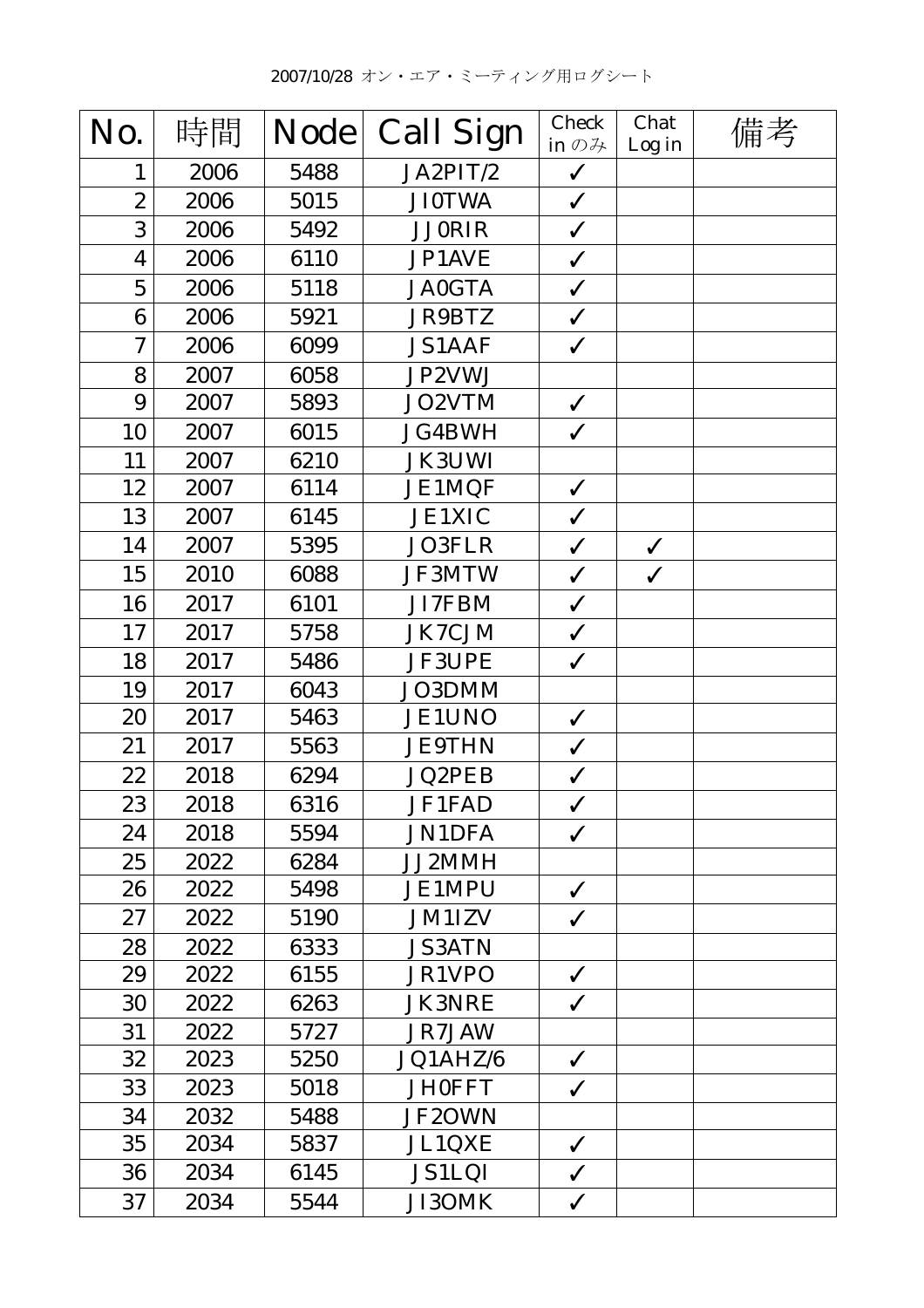| 38 | 2034 | 5794 | <b>JF9LGL</b> | $\checkmark$ |              |  |
|----|------|------|---------------|--------------|--------------|--|
| 39 | 2034 | 6202 | <b>JA1PVV</b> | $\checkmark$ |              |  |
| 40 | 2034 | 6236 | <b>JK1VMG</b> | $\checkmark$ |              |  |
| 41 | 2035 | 5032 | <b>JF7LWW</b> | $\checkmark$ |              |  |
| 42 | 2035 | 5256 | <b>JG2TYQ</b> |              |              |  |
| 43 | 2035 | 5522 | JP1QGO        |              |              |  |
| 44 | 2044 | 6030 | <b>JA1LJF</b> | $\checkmark$ |              |  |
| 45 | 2044 | 5597 | 7N4SEJ        | $\checkmark$ |              |  |
| 46 | 2044 | 5493 | <b>JI1WIF</b> | $\checkmark$ |              |  |
| 47 | 2044 | 5289 | <b>JL1PEE</b> | $\checkmark$ |              |  |
| 48 | 2044 | 5889 | <b>JL1CTA</b> | $\checkmark$ |              |  |
| 49 | 2044 | 6034 | <b>JJ3ANM</b> | $\checkmark$ |              |  |
| 50 | 2044 | 6081 | <b>JR3ROY</b> | $\checkmark$ |              |  |
| 51 | 2044 | 5899 | 7M4PZO        | $\checkmark$ |              |  |
| 52 | 2045 | 5587 | <b>JL8HEJ</b> | $\checkmark$ |              |  |
| 53 | 2045 | 5448 | JN4UVQ        | $\checkmark$ |              |  |
| 54 | 2049 | 5290 | <b>JE1VKQ</b> |              |              |  |
| 55 | 2049 | 5855 | <b>JO1NII</b> | $\checkmark$ |              |  |
| 56 | 2049 | 6212 | JO3LBD        | $\checkmark$ |              |  |
| 57 | 2049 | 6054 | JF1BMK        | $\checkmark$ |              |  |
| 58 | 2049 | 6253 | <b>JK1EUG</b> |              |              |  |
| 59 | 2055 | 5795 | <b>JJ2RON</b> | $\checkmark$ | $\checkmark$ |  |
| 60 | 2055 | 5984 | <b>JN2AES</b> | $\checkmark$ | $\checkmark$ |  |
| 61 | 2057 | 5031 | JS1BBV/1      |              |              |  |
| 62 | 2057 | 5564 | <b>7N1RUL</b> | ✓            |              |  |
| 63 | 2057 | 6145 | JJ1FZI        |              |              |  |
| 64 | 2057 | 5921 | JH9HXD        | $\checkmark$ |              |  |
| 65 | 2057 | 5529 | <b>JE1IUG</b> | $\checkmark$ |              |  |
| 66 | 2057 | 5720 | <b>JE7DDI</b> | $\checkmark$ |              |  |
| 67 | 2105 | 5031 | JP2MPX/1      |              |              |  |
| 68 | 2105 | 5760 | <b>JJ7KRA</b> | $\checkmark$ |              |  |
| 69 | 2105 | 5037 | <b>JJ1SXA</b> | $\checkmark$ |              |  |
| 70 | 2105 | 5594 | JG1GCO/0      | $\checkmark$ |              |  |
| 71 | 2105 | 5853 | <b>JF2FNB</b> | $\checkmark$ |              |  |
| 72 | 2105 | 6084 | <b>JF3UYN</b> | $\checkmark$ |              |  |
| 73 | 2015 | 5971 | JI1FPY        | $\checkmark$ | $\checkmark$ |  |
| 74 | 2110 | 5855 | <b>JL1DXR</b> | $\checkmark$ |              |  |
| 75 | 2110 | 5148 | <b>JE4USZ</b> | $\checkmark$ |              |  |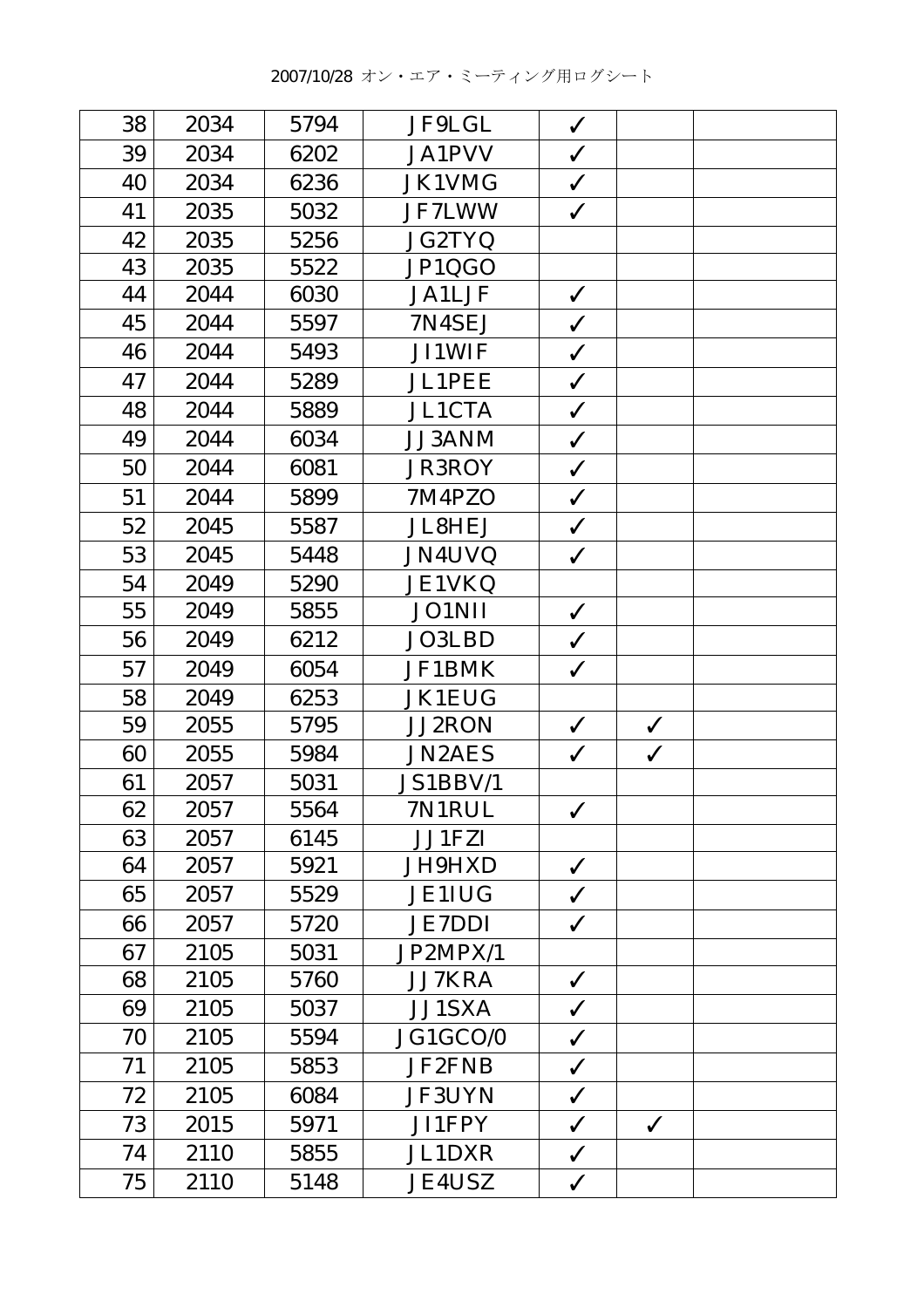| 76         | 2110 | 6130 | JG2GOU        | $\checkmark$ |              |  |
|------------|------|------|---------------|--------------|--------------|--|
| 77         | 2110 | 6091 | <b>JA6VUY</b> | $\checkmark$ |              |  |
| 78         | 2110 | 6110 | <b>JE1FSP</b> |              |              |  |
| 79         | 2110 | 5454 | <b>JQ2TFT</b> | $\checkmark$ |              |  |
| 80         | 2110 | 5026 | <b>JH0WYT</b> |              |              |  |
| 81         | 2110 | 5475 | <b>JJ1FZI</b> | $\checkmark$ | $\checkmark$ |  |
| 82         | 2110 | 5350 | <b>JG3EBB</b> | $\checkmark$ | $\checkmark$ |  |
| 83         | 2118 | 6161 | <b>JH5DAH</b> |              |              |  |
| 84         | 2118 | 6140 | <b>JJ0KNV</b> | $\checkmark$ |              |  |
| 85         | 2118 | 5990 | <b>JK1MVF</b> | $\checkmark$ |              |  |
| 86         | 2118 | 5223 | JP1HCS/2      |              |              |  |
| 87         | 2127 | 5858 | <b>JA1VYB</b> | $\checkmark$ |              |  |
| 88         | 2127 | 5982 | <b>JM1IIP</b> | $\checkmark$ |              |  |
| 89         | 2127 | 5188 | JI1RDX        | $\checkmark$ |              |  |
| 90         | 2127 | 6244 | <b>JN1FPD</b> | $\checkmark$ |              |  |
| 91         | 2127 | 6321 | JK1DOT/2      | $\checkmark$ |              |  |
| 92         | 2127 | 5395 | <b>JN3WVV</b> | $\checkmark$ |              |  |
| 93         | 2127 | 5486 | <b>JG3EYA</b> |              |              |  |
| 94         | 2134 | 5589 | <b>JJ2IPW</b> | $\checkmark$ |              |  |
| 95         | 2134 | 5008 | <b>JROLME</b> |              |              |  |
| 96         | 2134 | 5480 | <b>JQ1YOS</b> | $\checkmark$ |              |  |
| 97         | 2134 | 5456 | JQ2SZC        | $\checkmark$ | $\checkmark$ |  |
| 98         | 2134 | 5456 | <b>JQ2SZD</b> | $\checkmark$ | $\checkmark$ |  |
| 99         | 2134 | 5578 | <b>JM2MDE</b> | $\checkmark$ | $\checkmark$ |  |
| 100        | 2139 | 6074 | <b>JM7MUU</b> |              |              |  |
| 101        | 2139 | 6268 | <b>JJ0MZA</b> | $\checkmark$ |              |  |
| 102        | 2139 | 5620 | <b>JE6VDB</b> | $\checkmark$ |              |  |
| 103        | 2139 | 5480 | <b>JE1HGZ</b> | $\checkmark$ |              |  |
| 104        | 2139 | 6085 | <b>JE9CRJ</b> |              |              |  |
| 105        | 2139 | 5494 | <b>JA2WSM</b> | $\checkmark$ |              |  |
| 106        | 2139 | 5848 | JO2AXB        | $\checkmark$ | $\checkmark$ |  |
| 107        | 2139 | 6065 | <b>JR7JNX</b> | $\checkmark$ | $\checkmark$ |  |
| 108        | 2150 | 5853 | <b>JR2ERQ</b> | $\checkmark$ |              |  |
| 109        | 2150 | 5190 | <b>JG1FMA</b> | $\checkmark$ |              |  |
| <b>110</b> | 2150 | 6266 | JG30IM        | $\checkmark$ |              |  |
| 111        | 2150 | 6315 | <b>JR7DZI</b> | $\checkmark$ |              |  |
| 112        | 2150 | 6027 | <b>JL2KEZ</b> | $\checkmark$ |              |  |
| 113        | 2152 | 5190 | <b>JG1FMA</b> | $\checkmark$ |              |  |